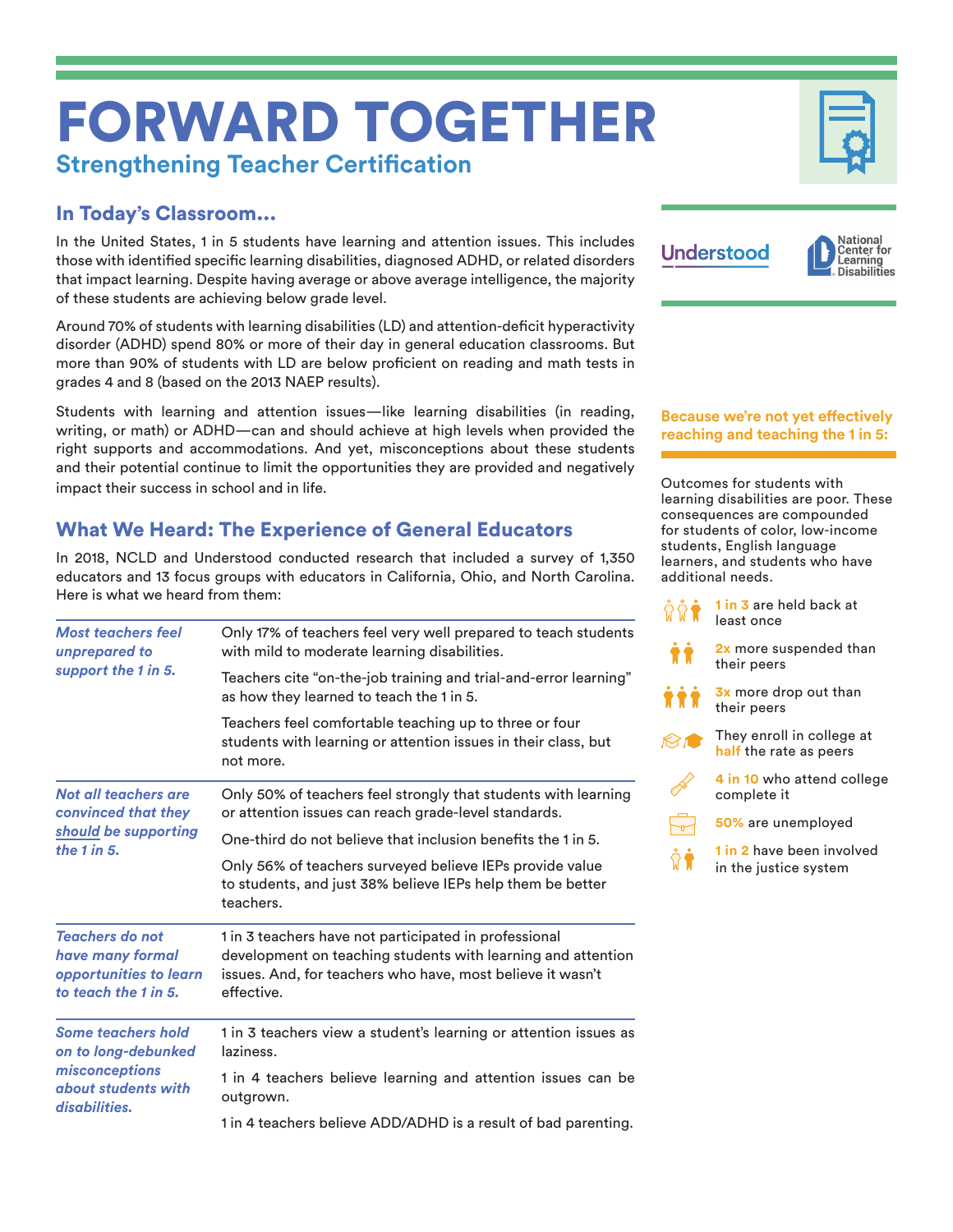Teachers who were more confident in their abilities to teach students with learning or attention issues were also more positive that these students would succeed in their classrooms. Teachers who are able to successfully educate students with learning and attention issues tend to be those who have:

*A positive orientation toward inclusion* and a sense of responsibility for all students.

*A strong sense of efficacy,* or the belief in their own ability to teach all students successfully.

*A growth mindset,* or the belief that they can improve and all students can learn through practice and hard work.

Through a thorough review of the literature, NCLD and Understood found that there are eight key practices that improve achievement of the 1 in 5 in a general education classroom—with evidence that these practices also improve achievement for *all*  students in inclusion settings. For a full discussion of those practices, visit [ncld.org/](https://www.ncld.org/forwardtogether) [forwardtogether](https://www.ncld.org/forwardtogether)

## Taking a Close Look: State Certification and Licensure Requirements for Teacher Candidates

One way to keep teachers from feeling unprepared is to require teacher candidates—as part of the certification process—to complete coursework or clinical experience or meet specific teaching standards that help prepare them to instruct students with learning and attention issues. While every state sets coursework requirements or standards that mandate what must be covered by teacher preparation programs, few states require general educators to meet certification or licensure requirements that relate specifically to students with disabilities.

*Only 10 states require teacher candidates to take specific coursework or meet specific standards relating to students with disabilities; eight states do not include students with disabilities in their standards at all.*



# **Teacher Certification**



### **Coursework**

- States that require **elementary**  educators to complete coursework related to students with disabilities
- States that require **secondary** educators to complete coursework related to students with disabilities

#### **Standards**

- **States with detailed and specific standards** about educating students with disabilities
- States with standards that **do not include** students with disabilities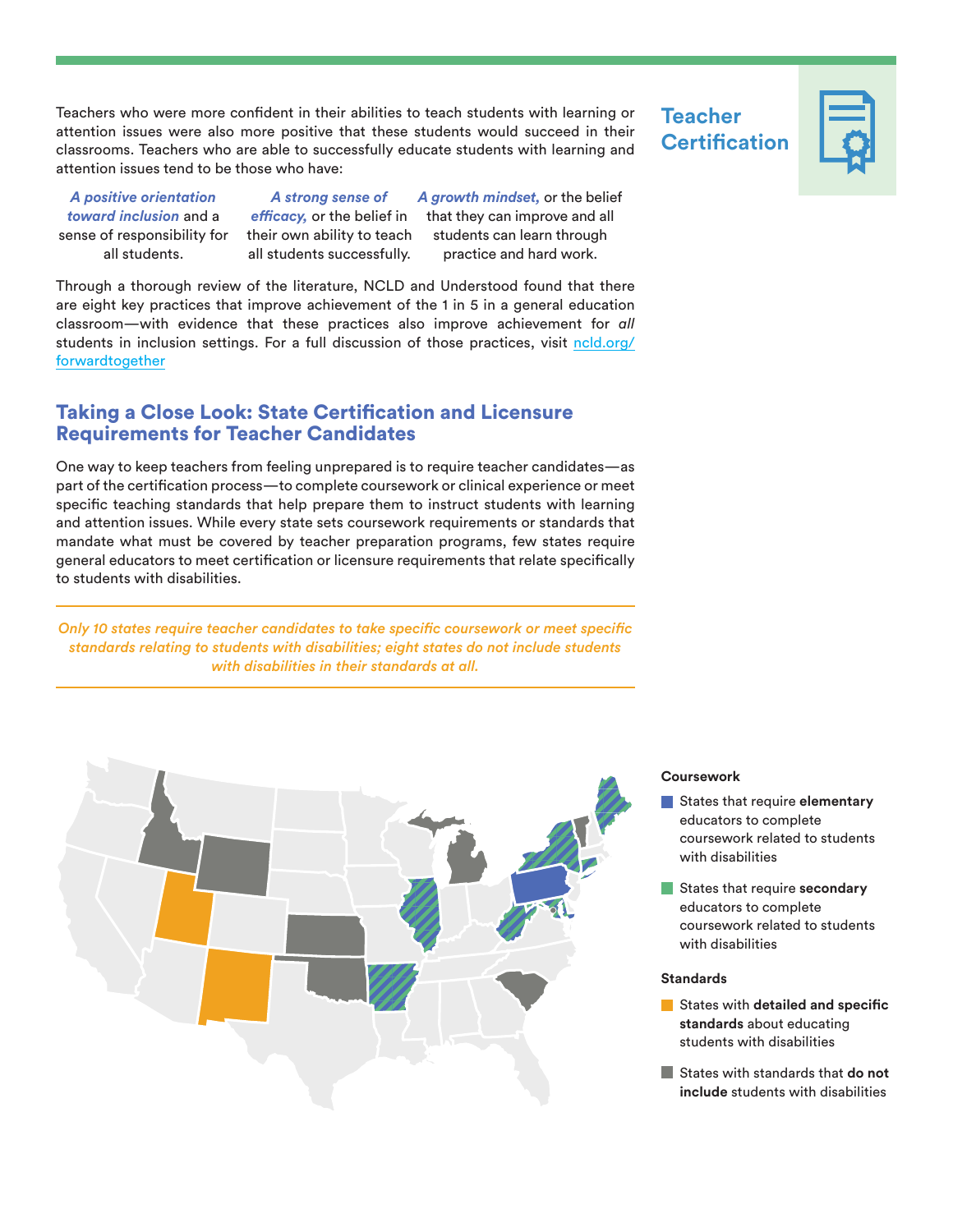## *Only two states—New York and New Jersey—require teacher candidates to have specific clinical experience with students with disabilities.*

Five other states require teacher candidates to have field experiences with diverse students or diverse settings, but don't specifically mention students with disabilities. Seven states require field experience settings to include students with disabilities, but have no requirements that the teachers specifically serve those students.

## *Examples from Leading States: Coursework Requirements*

#### **CONNECTICUT**

"To be eligible to obtain an initial educator certificate, each person shall be required to complete (A) a course of study in special education comprised of not fewer than thirty-six hours, which shall include an understanding of the growth and development of exceptional children, including handicapped and gifted and talented children and children who may require special education, and methods for identifying, planning for, and working effectively with special needs children in a regular classroom, and (B) a course or courses of study in special education relating to instruction on classroom techniques in reading, differentiated instruction, social-emotional learning, cultural competencies, and assistive technology."

#### **ILLINOIS**

"Must take coursework addressing: (A) the psychology of, the identification of, and the methods of instruction for the exceptional child, including without limitation the learning disabled, which shall focus on the characteristics and methods of instruction for cross-categorical special education students so that all teachers: (i) understand the impact that disabilities have on the cognitive, physical, emotional, social and communication development of an individual and provide opportunities that support the intellectual, social and personal development of all students; (ii) understand how students differ in their approaches to learning and create instructional opportunities that are adapted to diverse learners; and (iii) understand instructional planning and design instruction based on knowledge of the discipline, students, community, and curriculum goal…."

#### **PENNSYLVANIA (elementary):**

"At least 9 credits or 270 hours regarding accommodations and adaptations for students with disabilities in an inclusive setting (instruction in literacy skills development and cognitive skill development for students with disabilities must be included)"

## *Examples from Leading States: Teaching Standards*

#### **UTAH**

"The Board may approve the educator preparation program of an institution if it … (4) requires the study of… (b) Knowledge and skills to assist in the identification of students with disabilities and to meet the needs of students with disabilities in the regular classroom. Knowledge and skills shall include the following domains … (iii) skills in providing tier one instruction on the Utah Core Standards and positive behavior supports to students with disabilities within a multi-tiered system of supports including: (A) assessing and monitoring the education needs and progress of students with disabilities; (B) implementing and assessing the results of interventions; and (C) skills in the implementation of an educational program with accommodations and modifications established by an IEP or 504 plan for students with disabilities in the regular classroom…."

#### **NEW MEXICO**

"Instructional planning and implementation: the teacher plans lessons that provide for the success of students with exceptionalities, including learning disabilities, visual

**Teacher Certification**





New York requires its teacher candidates to complete 100 hours of field experience related to coursework prior to teaching, and 15 of those hours of field experience must focus on understanding the needs of students with disabilities.

*New York is the only state that has both standards/coursework and practicum requirements for teacher candidates.*

#### **Spotlight on New Jersey**

New Jersey requires its teacher candidates' clinical experience to include two different classroom settings, one of which must be a special education setting.